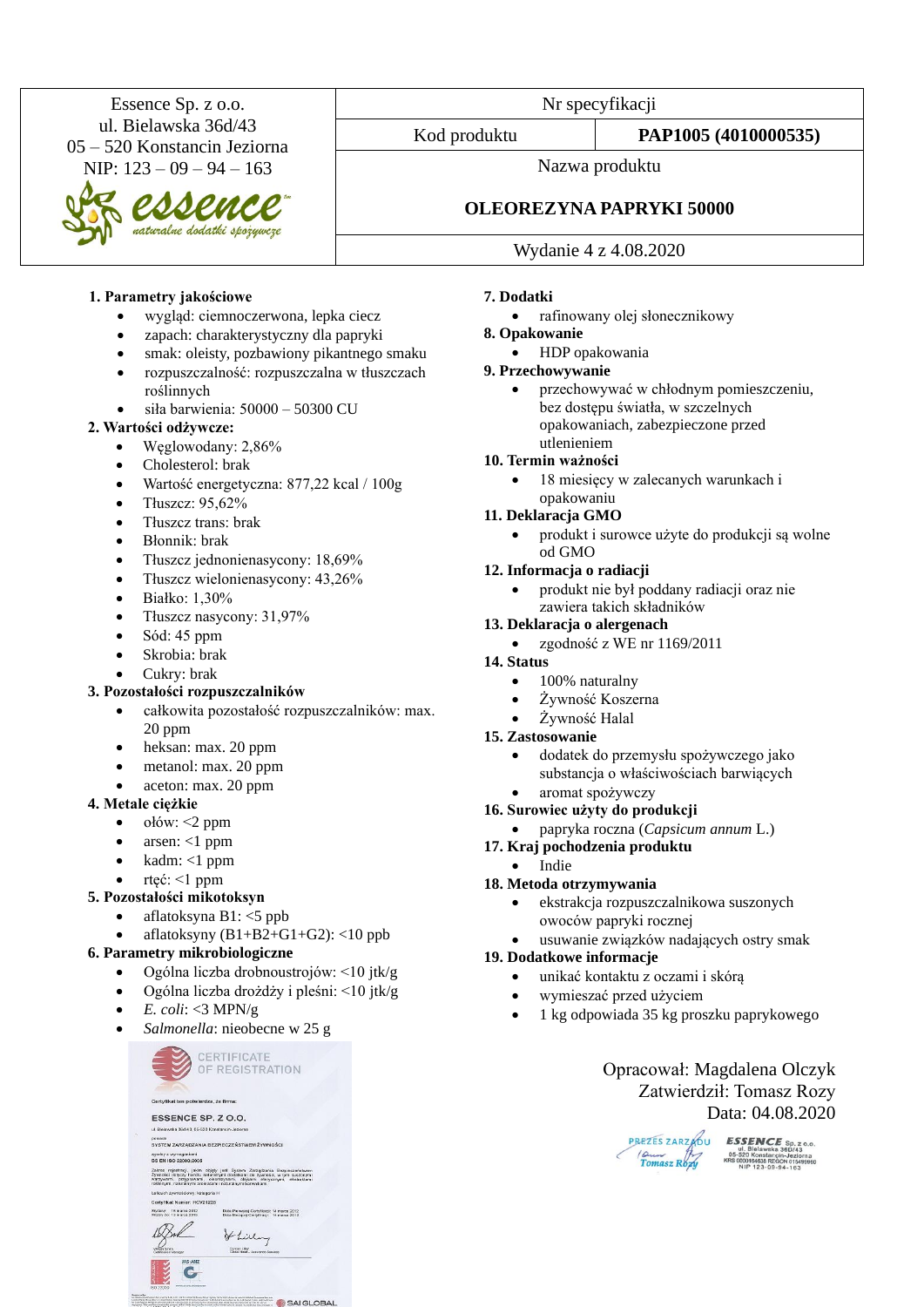| Essence Sp. z o.o.                                                                                                                                                                                                                                    | Specification number                                  |                                        |
|-------------------------------------------------------------------------------------------------------------------------------------------------------------------------------------------------------------------------------------------------------|-------------------------------------------------------|----------------------------------------|
| ul. Bielawska 36d/43<br>05 – 520 Konstancin Jeziorna                                                                                                                                                                                                  | Product code                                          | PAP1005 (4010000535)                   |
| NIP: $123 - 09 - 94 - 163$                                                                                                                                                                                                                            | Product name<br><b>OLEORESIN PAPRICA 50000</b>        |                                        |
| es Seuce                                                                                                                                                                                                                                              |                                                       |                                        |
|                                                                                                                                                                                                                                                       | Issue 4, date: 04.08.2020                             |                                        |
| 1. Organoleptic, phisical and chemical parameters<br>appearance: dark red viscous liquid<br>$\bullet$<br>odour: characteristic of paprica<br>$\bullet$<br>taste: oily, practically pungency free<br>$\bullet$<br>solukility solukla in vegetekle oile | <b>7. Additives</b><br>8. Package<br><b>Q</b> Storage | refined sunflower oil<br>HDP container |

solubility: soluble in vegetable oils • colour value: 50000 - 50300 CU

### **2. Nutritional values:**

- Carbohydrates : 2.86 %
- Cholesterol : Nil
- Energy :  $877.22$  kcal/100g
- Fat : 95.62 %
- Trans fat : Absent
- Fibre : Nil
- Mono unsaturated fat : 18.69 %
- Poly unsaturated fat : 43.26 %
- Protein :  $1.30\%$
- Saturated fat : 31.97 %
- Sodium : 45 ppm
- Starch : Nil
- Sugars : Nil

#### **3. Residual Solvent**

- residual sol vent (Total): max. 20 ppm
- residual hexane: max. 20 ppm
- residual acetone: max. 20 ppm
- residual methanol: max. 20 ppm

#### **4. Heavy Metals**

- $\bullet$  lead: <2 ppm
- arsenic: <1 ppm
- cadmium: <1 ppm
- mercury:  $<$ 1 ppm

#### **5. Mycotoxins**

- $\triangle$  aflatoxin B1: <5 ppb
- A aflatoxin  $(B1 + B2 + G1 + G2)$ : <10 ppb

#### **6. Microbiology**

- total plate count:  $<$ 10 cfu/g
- total yeast and mould count: <10 cfu/g
- $E. \text{ coli:} < 3 \text{ MPN/g}$
- *Salmonella*: absent in 25 g

CERTIFICATE OF REGISTRATION Certyfikat ten potwierdza, że firma: ESSENCE SP. Z O.O. posiada<br>SYSTEM ZARZĄDZANIA BEZPIECZEŃSTWEM ŻYWNOŚC zgodny z wymaganiami<br>BS EN ISO 22000:2005 rejestracji, jakim objęty jest System Zarz<br>ci dotyczy handlu naturalnymi dodatkami do ż<br>ami, przyprawami, oleorezynami, olejkami Data Pierwszej Certyfikacji: 14 marca 2012<br>Data Bieżącej Certyfikacji 14 marca 2012 Vlilley

Duncen Liby<br>Global Head - Ane

#### **9. Storage**

store in full, tight containers in a cool dry place, protected form light and oxidation

## **10. Shelf life**

• best before 18 months under the specified storage conditions

## **11. GMO statement**

this product and the raw material used to produce said product are free from GMO

#### **12. Ionizing radiation statement**

• this product and its ingredients is not treated with ionizing radiation

#### **13. Allergen**

• complies with Directive 1169/2011/EC and ALBA – List

#### **14. Suitability data**

- Kosher certified
- Halal certified
- 100% natural

#### **15. Intendent use**

- food colourant
- food flavor
- **16. Botanical name**
	- *Capsicum annuum* L.
- **17. Country of origin**
	- India
- **18. Process**
	- solvent extraction of the dried pods, followed by removal of pungent principles

### **19. Additional information**

- avoid contact with skin and eyes
- 1 kg replaces 35 kgs paprika powder
- stir well before transferring the product from the container



PREZES ZARZADU Cum<br>Tomasz Rozy

**ESSENCE**  $Sp. z_0.0$ . ul. Bielawska 36D/43<br>05-520 Konstancin-Jeziorna<br>KRS 0000164638 REGON 01549960<br>NIP 123-09-94-163